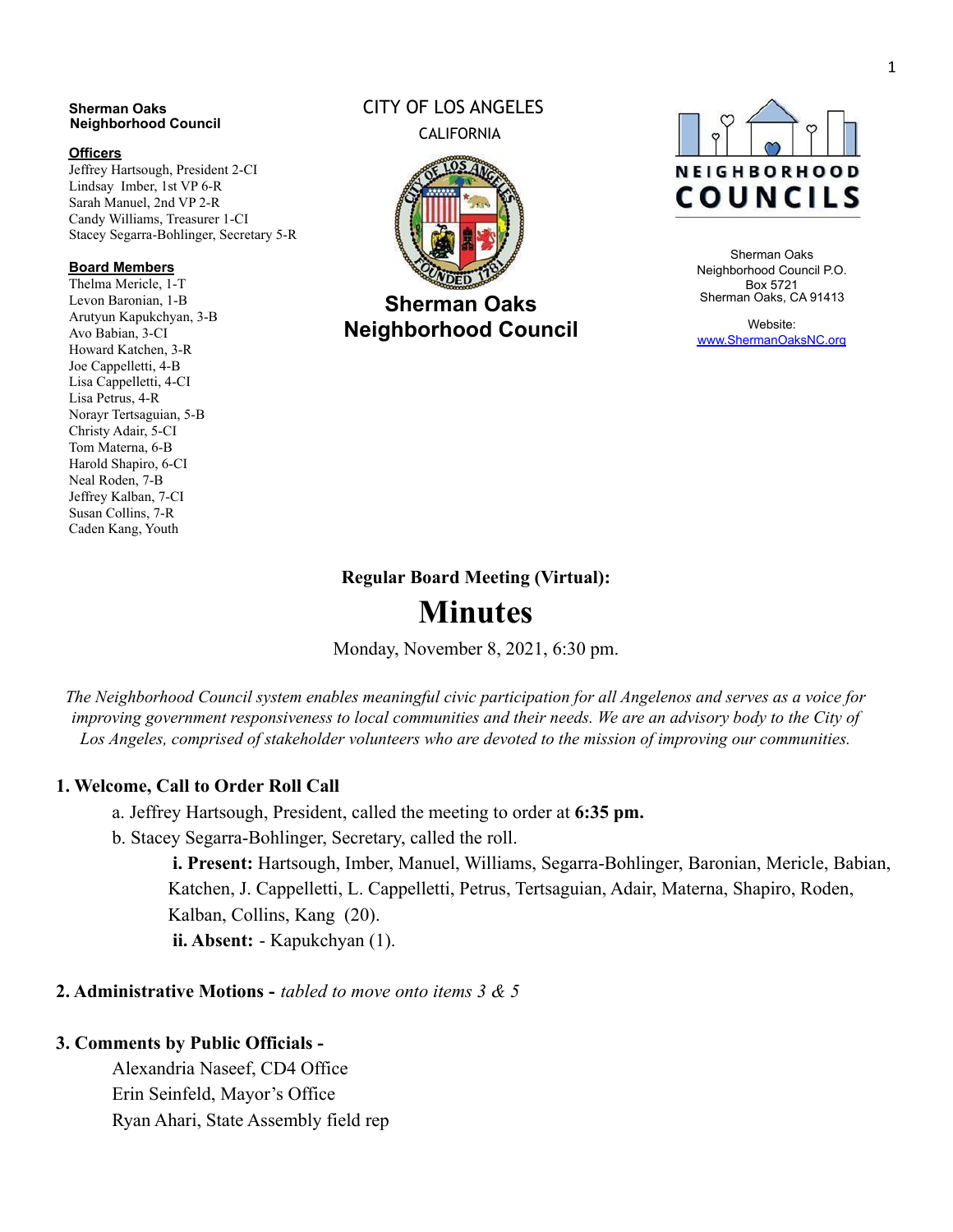**4. President's Report - (***tabled to expedite item 5)*

# **5. Guest Speaker: Brad Sherman -** *Discussion followed with Q&A*

# **2.(cont.) Administrative Motions**

**a.** *A motion to approve the Minutes of the October 11th SONC Board Meeting.* **Moved by:** Petrus **Seconded by:** Katchen **Yes:** Hartsough, Imber, Manuel, Williams, Segarra-Bohlinger, Baronian, Mericle, Babian, Katchen, J. Cappelletti, L. Cappelletti, Petrus, Tertsaguian, Adair, Materna, Shapiro, Roden, Kalban, Collins, Kang  $(20)$ . **No:** - (0). / **Absent:** - Kapukchyan (1) / **Abstain:** - (0). **Motion to adopt 2a carries 20-0-1-0**

# **4.(cont.) President's Report** - *Discussion followed*

## **6. Committee Reports**

**a. Education Committee - Joe Cappelletti, Chair -** *Discussion followed*

## **b. Government Affairs – Lindsay Imber, Chair**

i. CF 20-0668-S7 Los Angeles City Council Redistricting Commission / City of Los Angeles / Council Districts / Recommended Map

*Motion (as presented): The Sherman Oaks Neighborhood Council (SONC) supports the K2.5 map, as amended, and presented by the LACCRC to the City Council. As provided in the K2.5* map, the critical points for Sherman Oaks are (1) that the whole of Sherman Oaks should be in a *single Council District that is in the San Fernando Valley, (2) that 5 Council Districts should be wholly within the San Fernando Valley, and (3) that the 6th Council District, which would be partially in the San Fernando Valley, should represent a San Fernando Valley population that is approximately two-thirds of the Council District's total population.*

*Motion to Amend 6b.i*

**Moved by:** Hartsough **Seconded by:** Kalban

**Yes:** Hartsough, Imber, Manuel, Segarra-Bohlinger, Mericle, Babian, Katchen, J. Cappelletti, L. Cappelletti, Adair, Materna, Shapiro, Roden, Kalban, Collins, Kang (16). **No:** - (0). / **Absent:** Baronian Kapukchyan, Tertsaguian (3) / **Abstain:** Petrus, Williams (2). **Motion to amend 6b.i carries 16-0-3-2**

*Motion (as amended): The Sherman Oaks Neighborhood Council (SONC) is opposed to the Ad Hoc Committee's proposed map approved on November 5, 2021, unless it is amended to abide by the following critical points for Sherman Oaks: (1) the whole of the Sherman Oaks Neighborhood Council should be in a single City Council District that is in the San Fernando Valley; (2) five*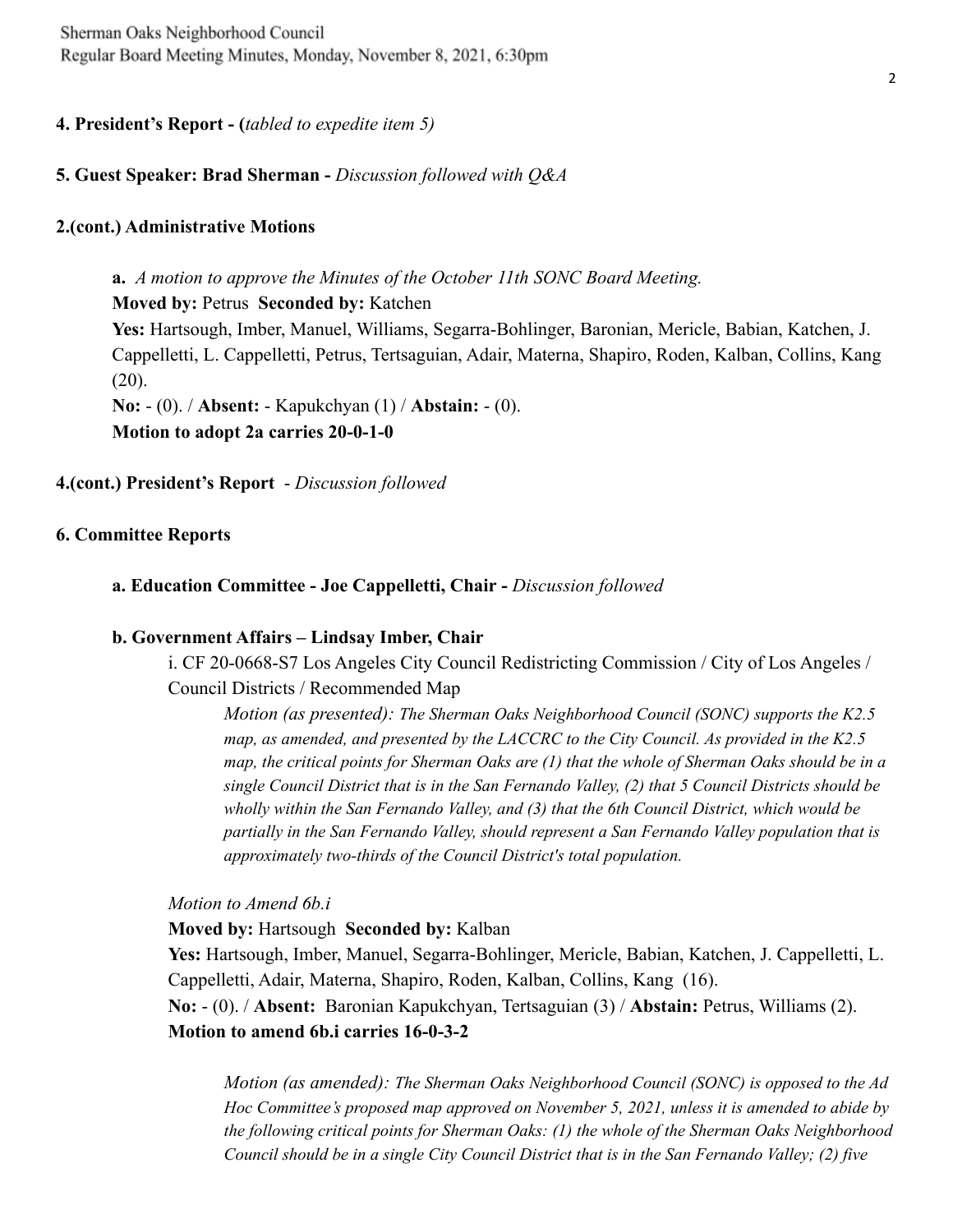*City Council Districts should be wholly within the San Fernando Valley; (3) the 6th City Council District, which would be partially in the San Fernando Valley, should represent a San Fernando Valley population that is approximately two-thirds of the City Council District's total population; and (4) all Neighborhood Councils should be kept whole within the City Council District in which they are placed, to the extent possible.*

# **Moved by:** Imber **Seconded by:** Petrus

**Yes:** Hartsough, Imber, Manuel, Williams, Segarra-Bohlinger, Mericle, Katchen, J. Cappelletti, L. Cappelletti, Tertsaguian, Adair, Materna, Shapiro, Roden, Kalban, Collins, Kang (17). **No:** - (0). / **Absent:** Kapukchyan, Baronian (2) / **Abstain:** - Babian, Petrus (2). **Motion to adopt 6b.i carries 17-0-2-2**

#### **c. Green and Sustainability Committee – Avo Babian, Chair**

i.Municipal Solar and Storage Program

*Motion: The Sherman Oaks Neighborhood Council (SONC) supports CF 21-1039 which seeks to establish a coordinated interdepartmental process to create a sustainable year to year municipal solar and storage program, including staffing and maintenance needs.* NOTE: this motion is presented by a committee and does not require a second

**Moved by:** Green and Sustainability Committee **Seconded by:** n/a

**Yes:** Hartsough, Imber, Manuel, Williams, Segarra-Bohlinger, Mericle, Babian, Katchen, J. Cappelletti, L. Cappelletti, Petrus, Adair, Materna, Shapiro, Roden, Kalban, Collins, Kang (18). **No:** - (0). / **Absent:** - Kapukchyan, Baronian, Tertsaguian (3) / **Abstain:** - (0). **Motion to adopt 6c.i 18-0-3-0**

## **d. Outreach Committee - Sarah Manuel, Chair**

i. SONC Outreach Committee request for funding in support of a Holiday Clothing Drive *Motion: The Sherman Oaks Neighborhood Council (SONC) approves the expenditure of up to \$1,500 in support of a Holiday Clothing Drive in cooperation with Hope of the Valley and Notre Dame High School to be held in December 2021 on a date to be determined to benefit unhoused members of Sherman Oaks.*

#### **Moved by:** Manuel **Seconded by:** Roden

**Yes:** Hartsough, Imber, Manuel, Williams, Segarra-Bohlinger, Mericle, Babian, Katchen, J. Cappelletti, L. Cappelletti, Petrus, Adair, Materna, Shapiro, Roden, Kalban, Collins (17). **No:** - (0). / **Absent:** - Kapukchyan, Baronian, Tertsaguian (3) / **Abstain:** Kang (ineligible) (1). **Motion to adopt 6d.i carries 17-0-3-1**

**e. Planning & Land Use Committee - Jeff Kalban, Chair**

Next Meeting(s): PLUM – November 18, Vision – December 2

# **f. Public Safety Committee – Christy Adair, Chair**